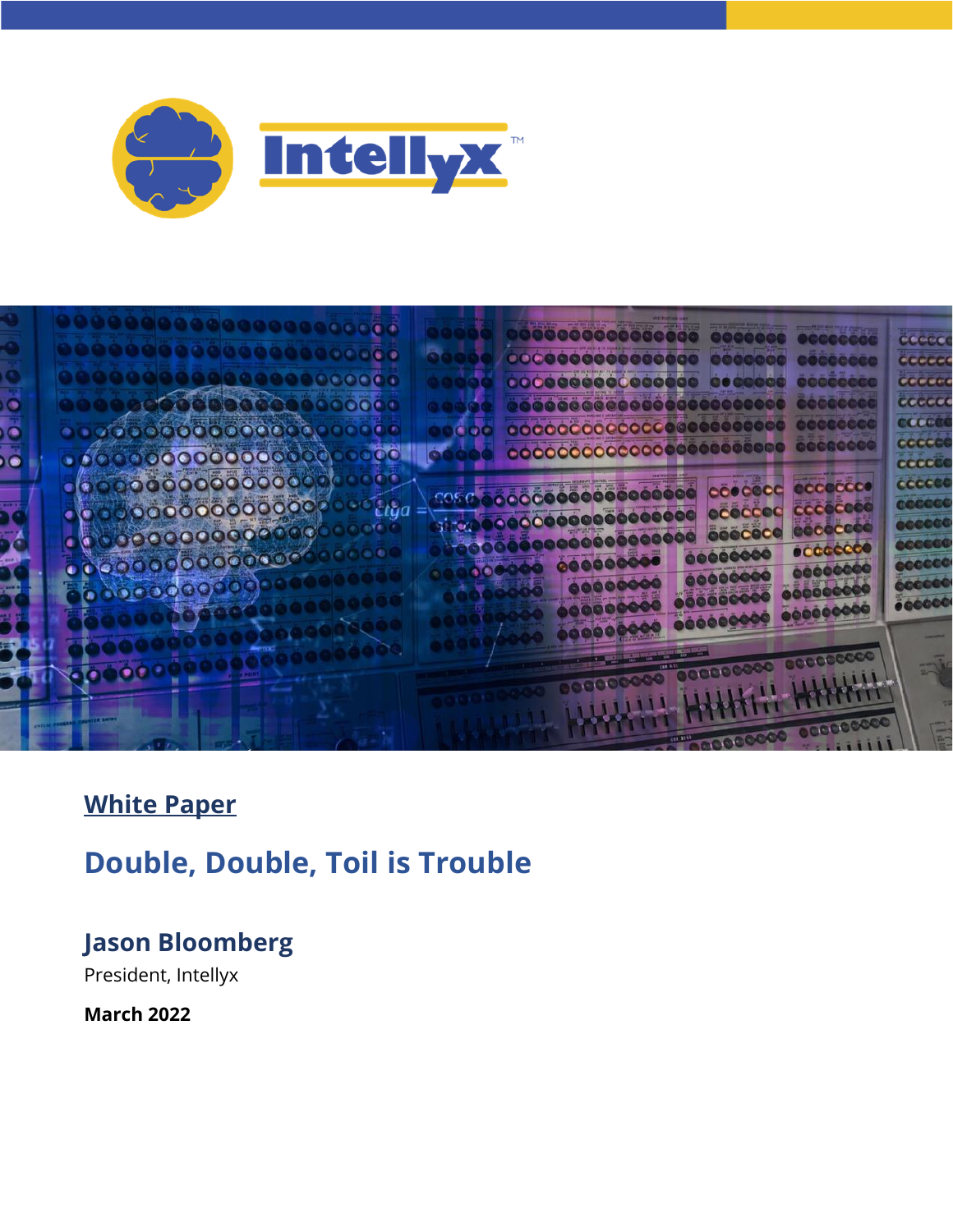

#### *"I love all the busywork I have to do in order to reduce toil," said no developer ever.*

Today, every developer (and architect, SRE, DevOps engineer, tester, etc.) knows that toil is the arch-nemesis of productive, efficient, innovative, and elegant work. All those roadblocks and activities that detract from the job at hand constitute toil. And the less toil, the better.

It doesn't take long for development teams seeking to improve flow and reduce toil to run into the toil Catch-22: all the tools on the market that promise to reduce toil add to the busywork – and thus counterproductively add to the toil.

Some tools like Slack have broad usability across great swaths of the organization. And while no one would argue that Slack isn't powerful and mature, its creators never intended for it to be a tool solely for software development teams. It's simply too general-purpose. Making it a good fit for development tasks takes a lot of, you guessed it, toil.

Some tools like Slack have broad usability across great swaths of the organization. And while no one would argue that Slack isn't powerful and mature, its creators never intended for it to be a tool solely for software development teams. It's simply too general-purpose. Making it a good fit for development tasks takes a lot of, you guessed it, toil.



Other collaboration tools like Trello are very good at what they do – in Trello's case, automating the use of Kanban boards. Most tools like Trello integrate with many other tools in hopes of facilitating the movement of data in order to make teams more productive when they use the tool.

Unfortunately, many such tools (not to single out Trello) all suffer from the same limitation: their specialization requires users to switch contexts as they move from one tool to another.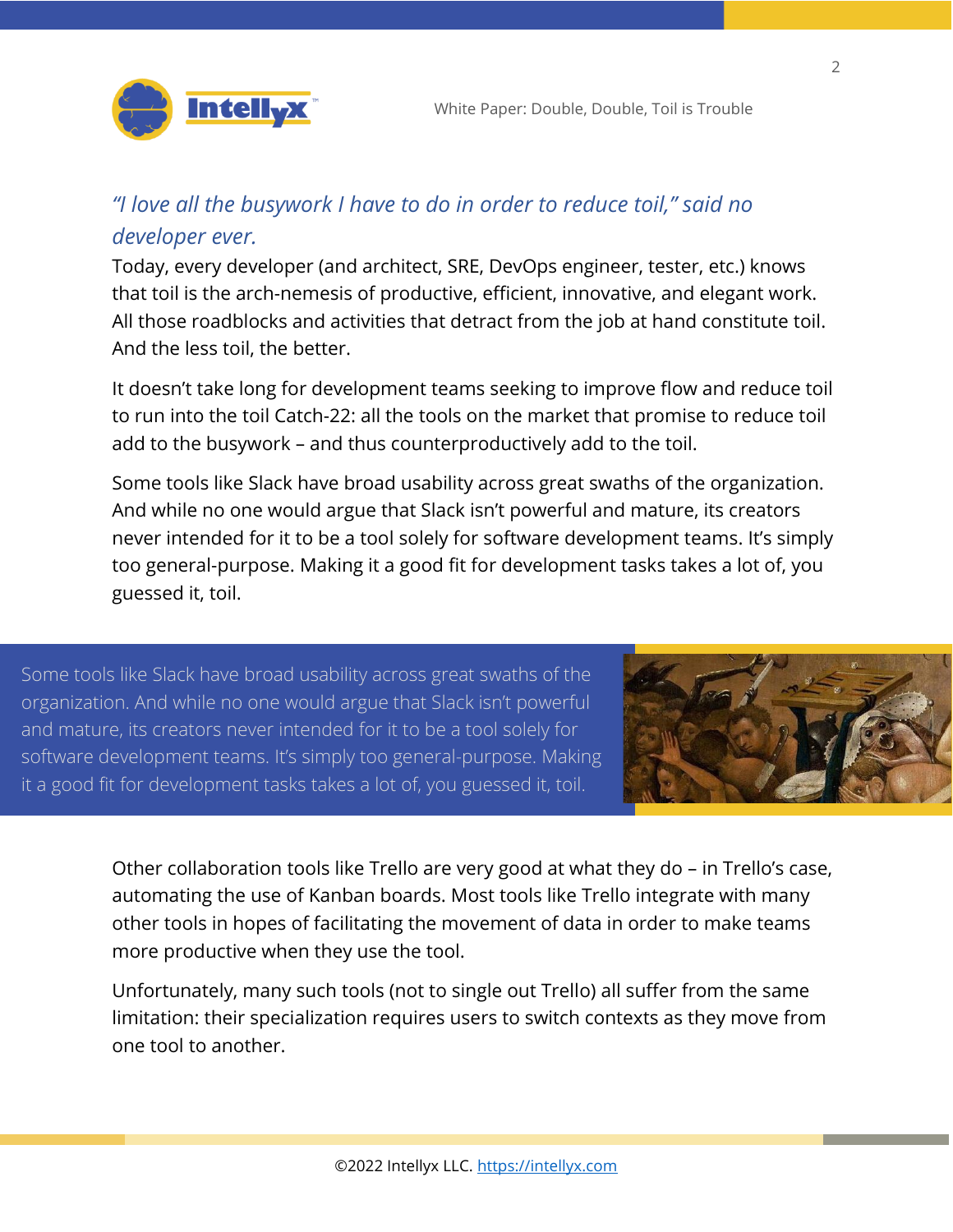

Such context switching disturbs the flow. Interrupts thought processes. Slows people and processes down. The end result: missed deadlines, performance issues, and customer churn. All because context switching adds to toil.

# **Integration vs. Collaboration**

Today there are numerous tools for every aspect of software development, from DevOps tools to Value Stream Management platforms to ops-focused tools for SREs, operations personnel, the security team, and anybody else responsible for their corner of the digital world.

What most if not all of these tools have in common is their ability to integrate with each other. Every tool sports a RESTful API or two, and they all follow increasingly standardized data formats for the information they exchange with each other.

This willingness to integrate gives certain vendors a Sauron-like vision of power as they attempt to build the one platform to rule them all. "Connect everything to our platform," they like to say, "and we'll control everything for you."

Such platforms can certainly provide value – especially when compared to a mishmash of disconnected tools – but they constrain the way the development team wants to work. Instead of supporting collaboration, they dictate it, or worse: they offer superficial collaboration capabilities that don't integrate well with existing tools.

Every tool sports a RESTful API or two, and they all follow increasingly standardized data formats for the information they exchange with each other. This willingness to integrate gives certain vendors a Sauron-like vision of power as they attempt to build the one platform to rule them all. "Connect everything to our platform," they like to say, "and we'll control everything for you."



As a result, development teams must come to some sort of compromise between different visions of how to get work done – and hammering out such compromises amounts to nothing but more toil.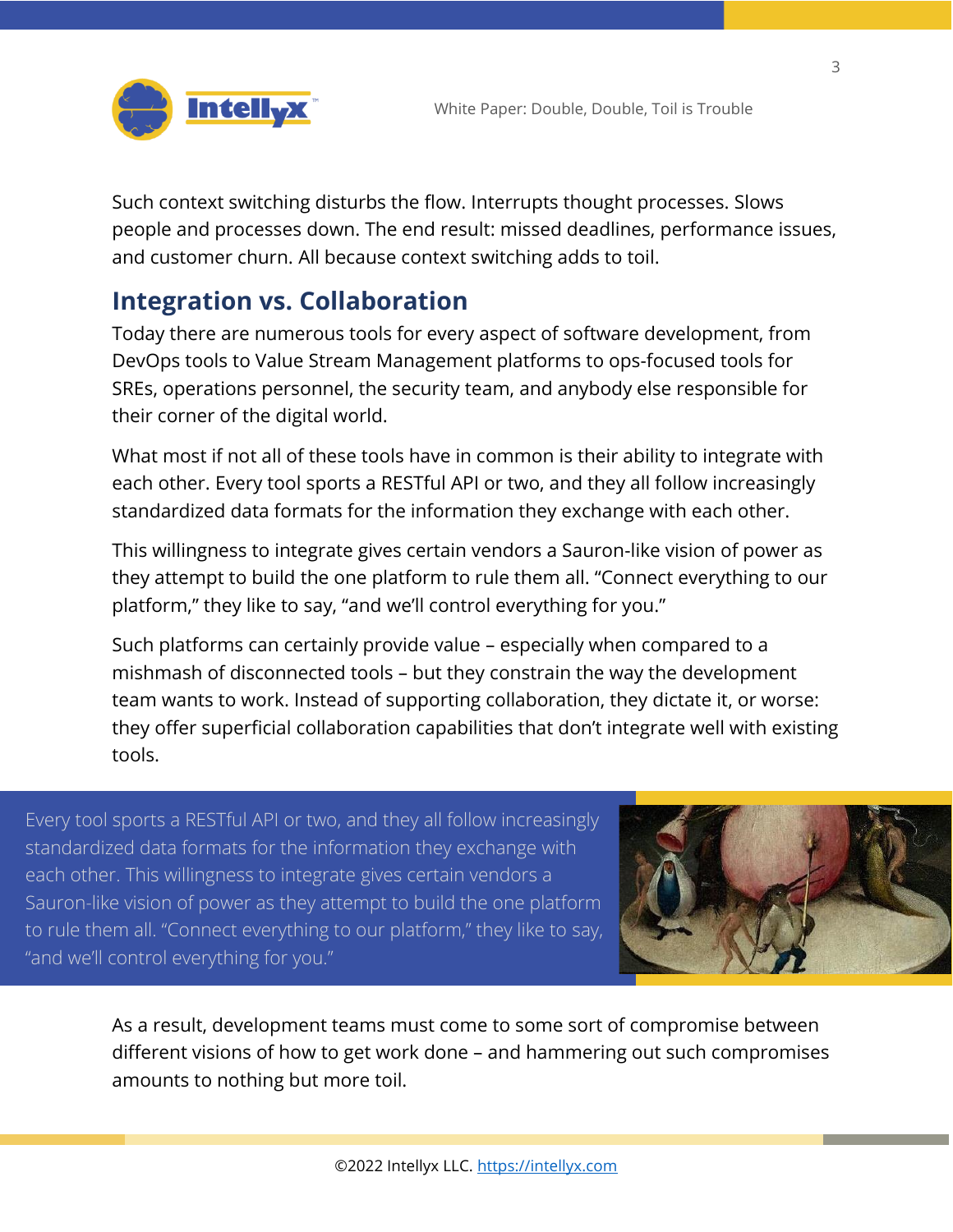

#### **Putting Collaboration at the Center**

Mattermost takes the opposite approach. Its platform focuses on supporting collaboration however team members want to collaborate and makes collaboration the foundation of the platform and the workflows it supports.

This platform integrates with all the other tools as well, adding to the standard approaches with options that give developers more control, even to the point of contributing to Mattermost source code to make changes to the core.

The Mattermost platform centers on three capabilities: Channels, Boards, and Playbooks.

- Channels offer team communication, all in one place, at every stage of the software development lifecycle. Think Slack, only Mattermost built Channels from the ground up to support development teams.
- Boards help with project management and team alignment. If Trello and Slack had a baby focused exclusively on software development, it would be Mattermost Boards.
- Playbooks are interactive checklists for prescribed workflows. Playbooks are like runbooks, except they can handle any workflow that might be useful to anyone across the lifecycle, from coding to testing to release to managing incidents.

Playbooks combine collaborative checklists with integrated, channel-based communication, automations, and reporting. Like runbooks, only without the sole emphasis on 'run.'

Mattermost is ideal for any development team's day-to-day collaboration, but it really shines when collaboration is top of mind, like for software lifecycle processes or incident response ('war room') activities.

# **By Developers, For Developers**

The Mattermost team [built Mattermost with Mattermost](https://mattermost.com/blog/use-mattermost-to-build-mattermost/) – making their own company their first beta tester.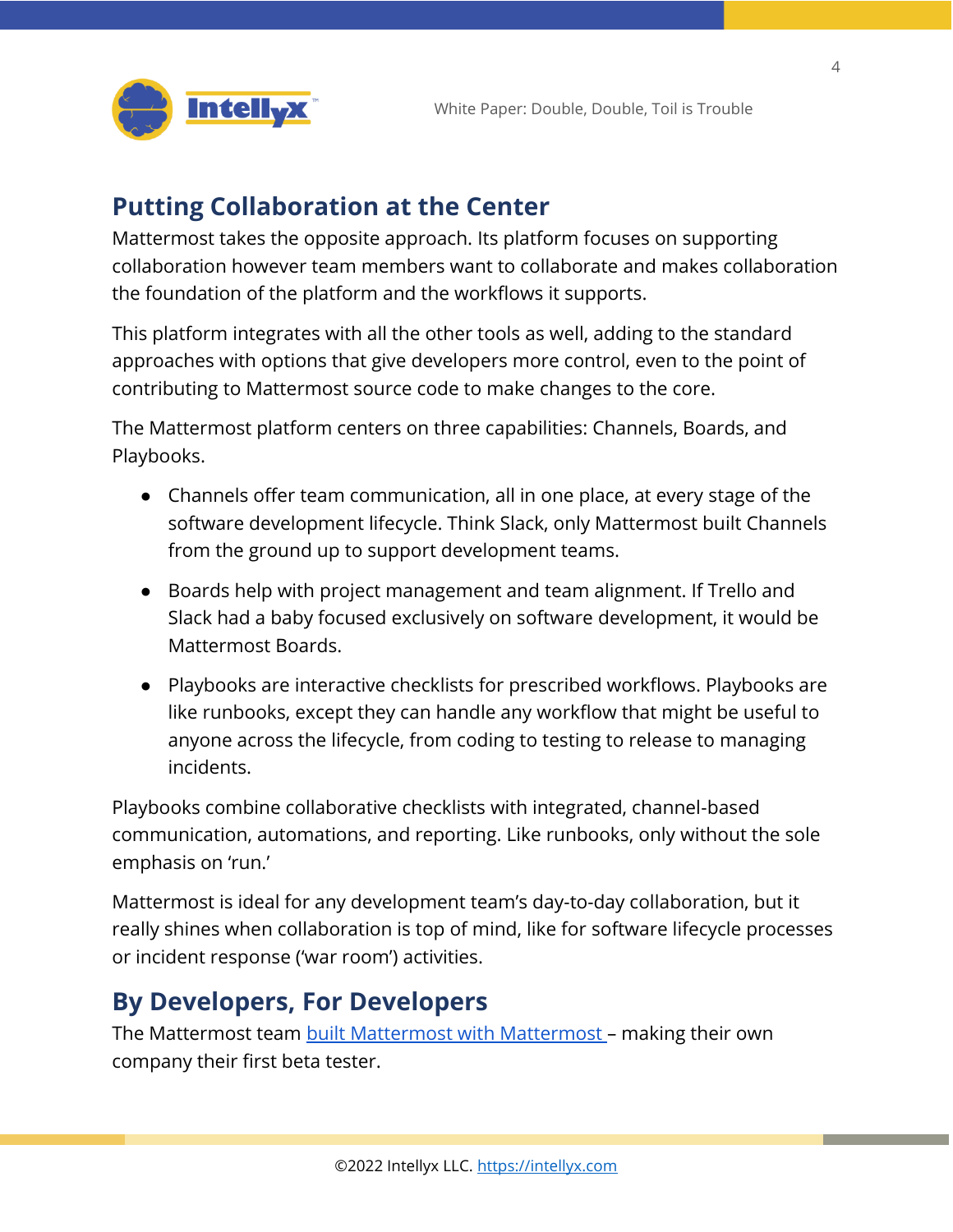

The Mattermost platform is open source and actively nurtures and supports community contributors and upstream projects.

It features both a modern GUI as well as CLI-oriented shortcuts that form the crux of its support for collaboration. As a result, the Mattermost desktop app allows team members to navigate among tools and servers without even touching the mouse.

Mattermost also helps development teams manage notification overload with custom collapsible sidebar categories and collapsed reply threads that allow team members to selectively follow or unfollow specific threads.

Mattermost reduces toil by automating processes, centralizing functionality, and offering documentation and predictability across all processes and teams.

Finally, Mattermost also offers Controls that provide data protection, information governance, and security – without adding to toil.

# **The Intellyx Take**

If you break down a development team into its basic elements, you have the planners (architects), creators (developers) and fixers (SREs). There are other roles to be sure, but even in this simplified view, every role partly consists of software development.

It makes sense, therefore, to build a collaborative tool like Mattermost around the central software development activity: shipping quality software.

If a tool can remove the toil from around coding – and from every role that involves coding, including planning, creating, and fixing – then it has a fair shot at supporting collaboration across all aspects of the software development process.

The Mattermost platform is maturing quickly, in part due to the contribution of customers and other community members. If you haven't taken a look recently, it's worth checking out the latest collaboration story from Mattermost.